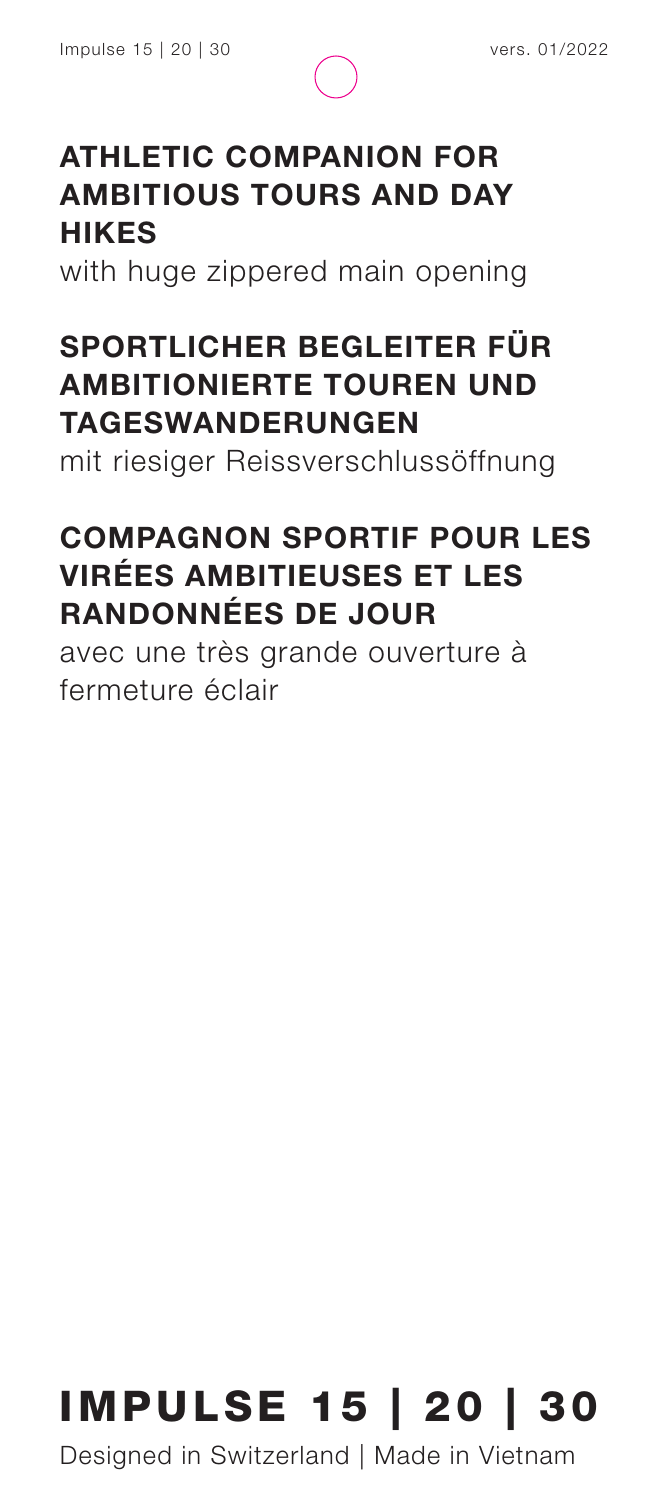## **IMPULSE 15**

Min.Weight/Gewicht/Weight\*: 440 g / 25.5 oz Max.Weight/Weight/Weight\*: 620 g / 21.9 oz Volume/Volumen/Volume\*: 16 l / 950 cuin Dimensions/Abmessungen/ Dimensions\*:  $50 \times 27 \times 17$  cm /  $19 \times 10.5 \times 6.5$ " Fits torso/Rückenlänge/ Longeur du dos: one size

## **IMPULSE 20**

Min.Weight/Gewicht/Poids\*: 600 g / 21.2 oz Max.Weight/Gewicht/Poids\*: 880 g / 31.0 oz Volume/Volumen/Volume\*: 20 l / 1250 cuin Dimensions/Abmessungen/ Dimensions\*:  $52 \times 27 \times 18$  cm /  $20.5 \times 10.5 \times 7"$ Fits torso/Rückenlänge/ Longeur du dos\*: one size

\* Subject to change, also refer to **www.exped.com** / Abweichungen vorbehalten, siehe auch **www.exped.com** / Subject to change, also refer to www.exped.com / Abweichungen vorbehalten, siehe auch www.exped.com Sous réserve de modifications, voir également à l'adresse **www.exped.com**  Sous réserve de modifications, voir également à l'adresse www.exped.com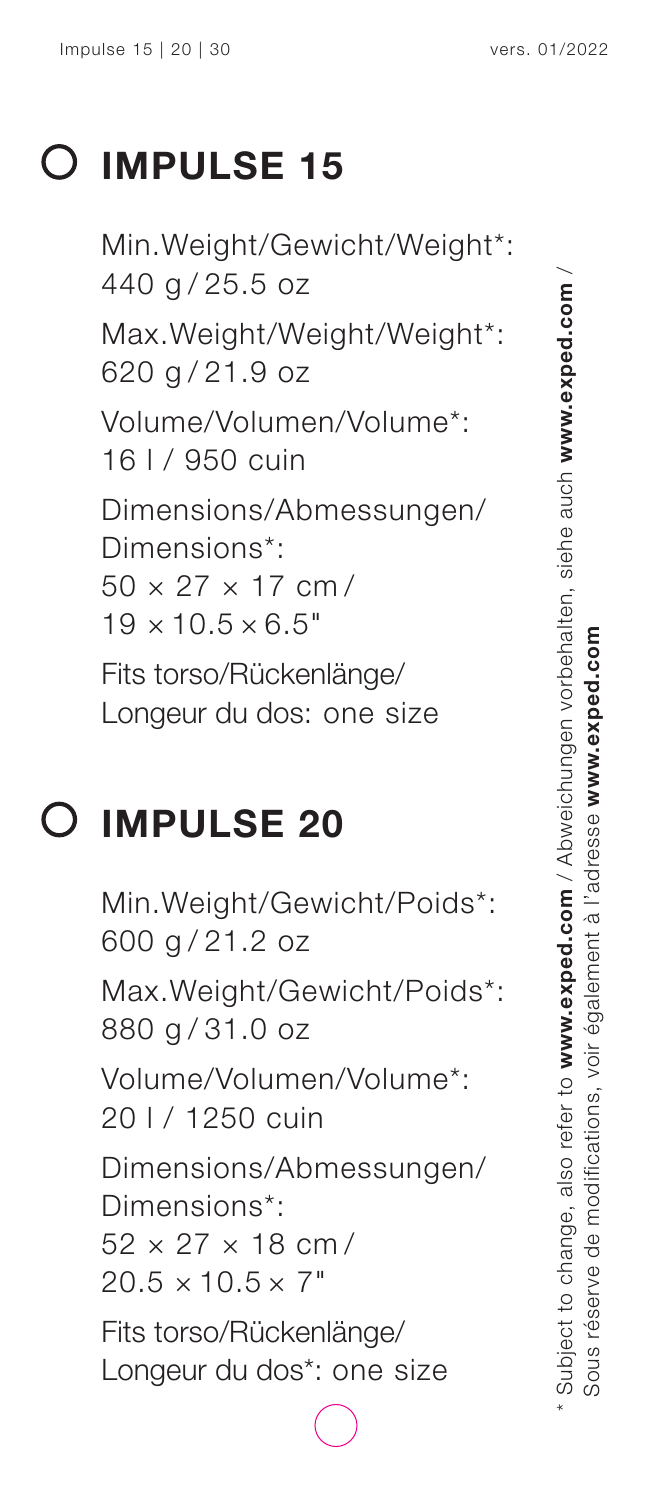# **IMPULSE 30**

Min.Weight/Gewicht/Poids\*: 720 g / 25.4 oz Max.Weight/Gewicht/Poids\*: 1010 g / 35.6 oz Volume/Volumen/Volume: 29 l / 1750 cuin Dimensions/Abmessungen/ Dimensions\*:  $55 \times 30 \times 21$  cm/  $21.5 \times 12 \times 8$ " Fits torso/Rückenlänge/ Longeur du dos\*:  $17.5 - 20$  cm  $/ 17.5 - 20$ "

\* Subject to change, also refer to **www.exped.com** / Abweichungen vorbehalten, siehe auch **www.exped.com** / Subject to change, also refer to www.exped.com / Abweichungen vorbehalten, siehe auch www.exped.com Sous réserve de modifications, voir également à l'adresse **www.exped.com**  Sous réserve de modifications, voir également à l'adresse www.exped.com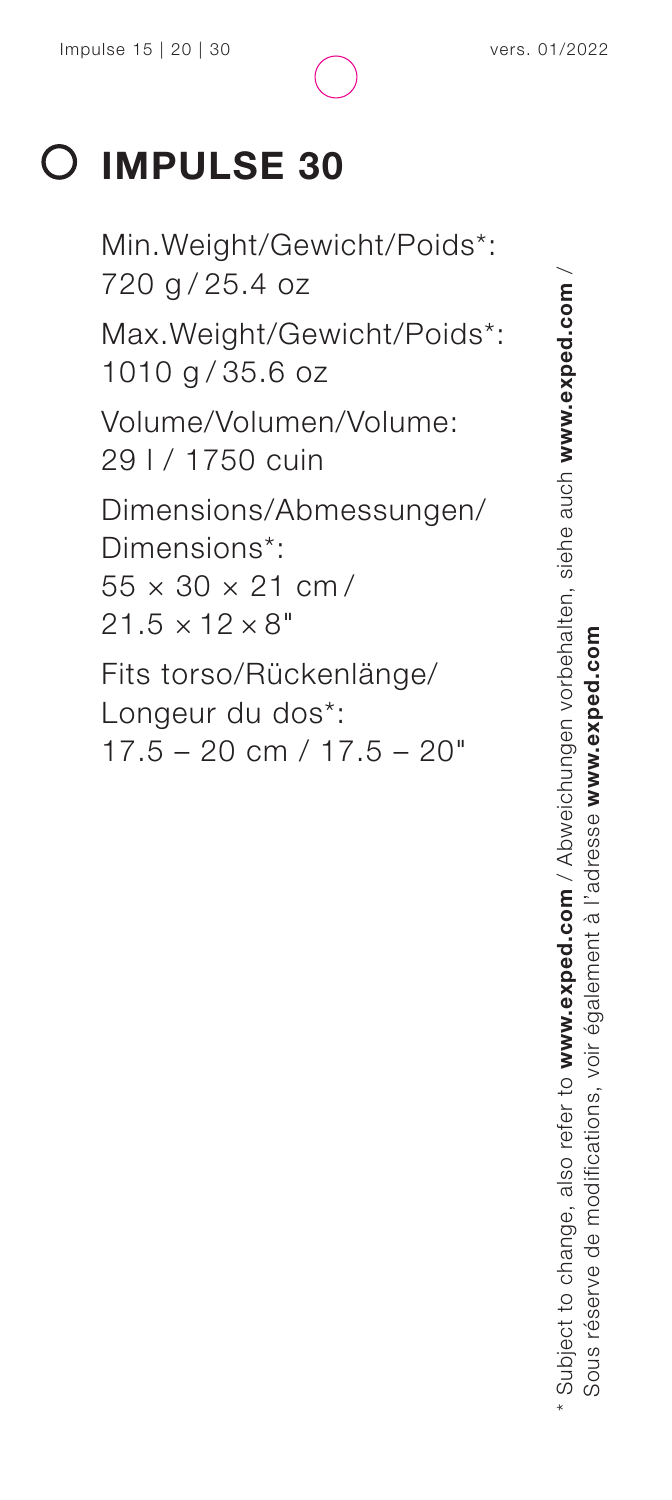Impulse 15 | 20 | 30 vers. 01/2022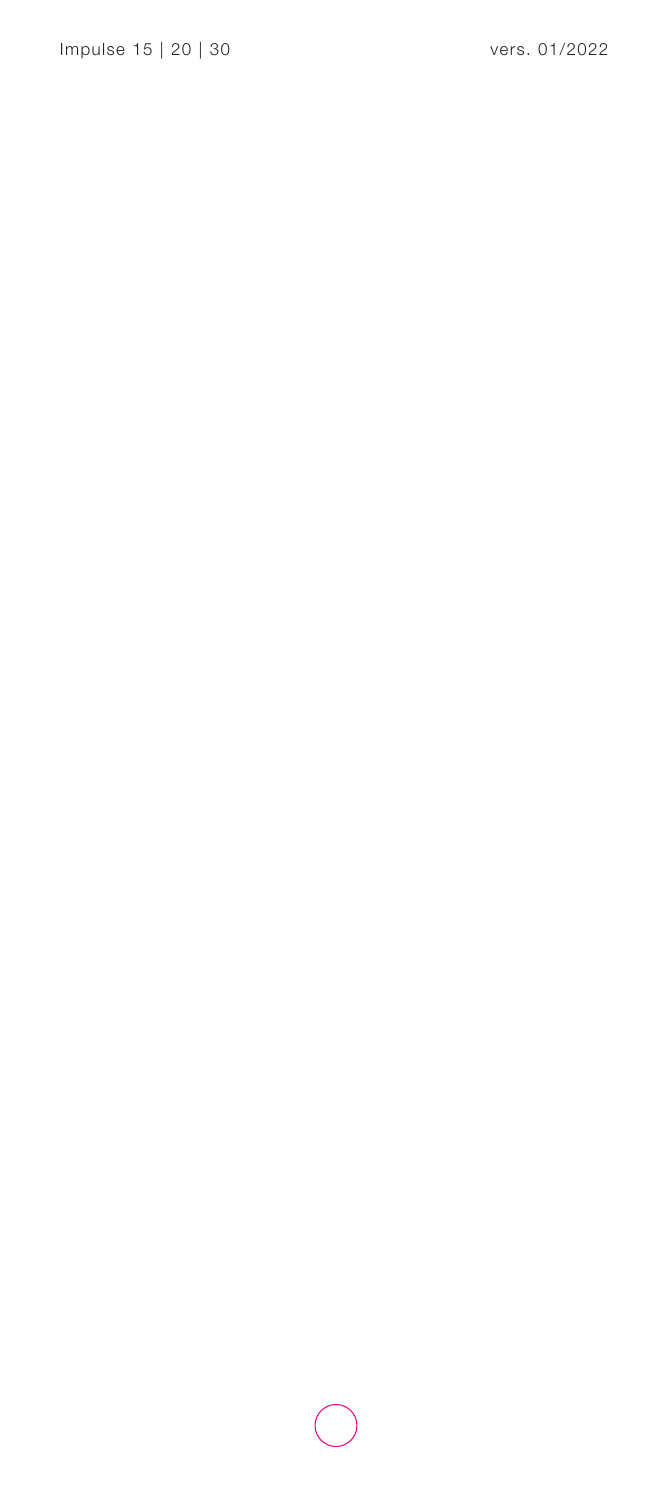For mountain adventures<br>
Für alpines Gelände<br>
Pour les aventures en monder<br>
Contre Lightweight<br>
Lightweight<br>
Lightweight<br>
Lightweight<br>
Lightweight<br>
Lightweight<br>
Lightweight Für alpines Gelände Pour les aventures en montagne



Lightweight Leichtgewicht Légèreté



Waterproofness Wasserdichtigkeit Imperméabilité





Durability Robustheit Durabilité

# $\bullet\bullet\bullet\bullet\circ$



Ecological Materials Ökologische Materialien Matériaux écologiques

## **ALPINE** Category/Kategorie/Catégorie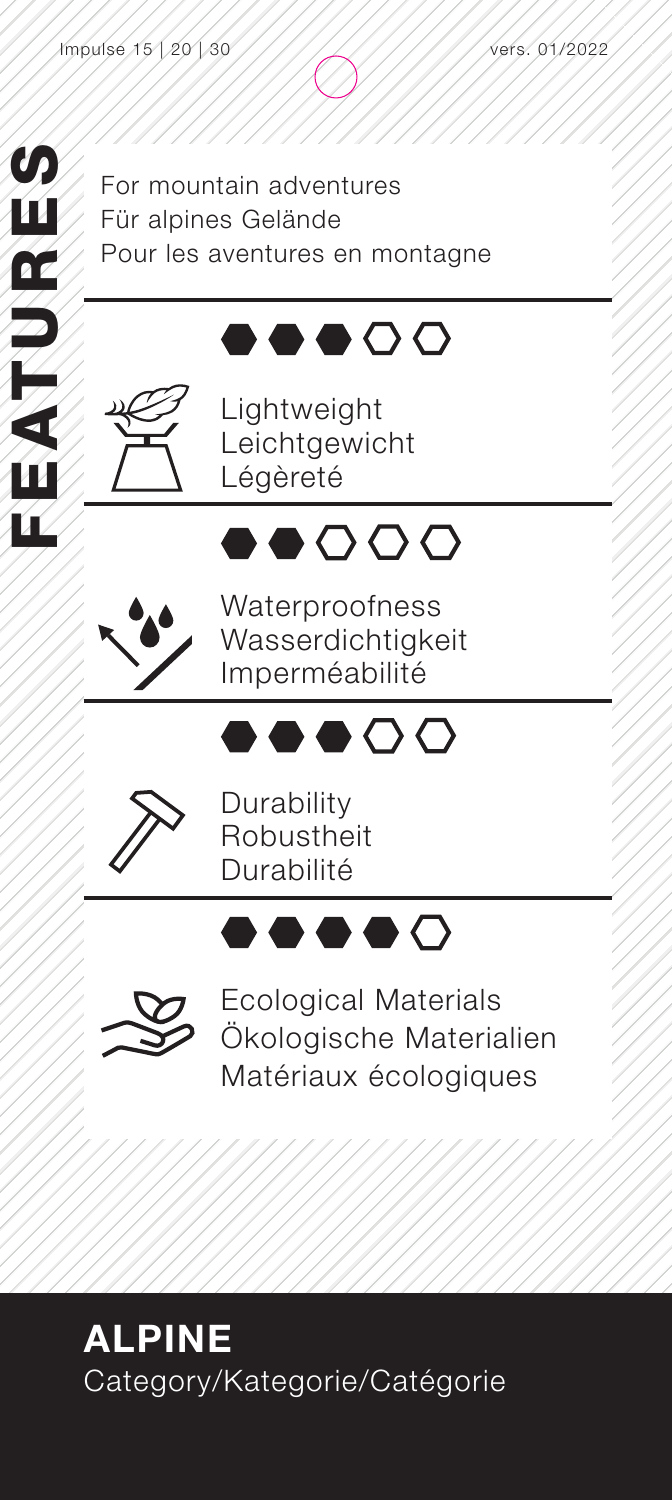

- **1** Versatile attachment points on front and side Vielseitige Befestigungsmöglichkeiten auf Front und Seite Nombreuses possibilités de fixations à l'avant et sur le côté
- **2** Outer mesh pockets made of strong nylon tricot Netz-Aussentaschen aus starkem Nylon-Tricot Poches extérieures en filet en tricot nylon solide
- 

**3** Outer pocket with zipper Aussenfach mit Reissverschluss Compartiment extérieur avec fermeture éclair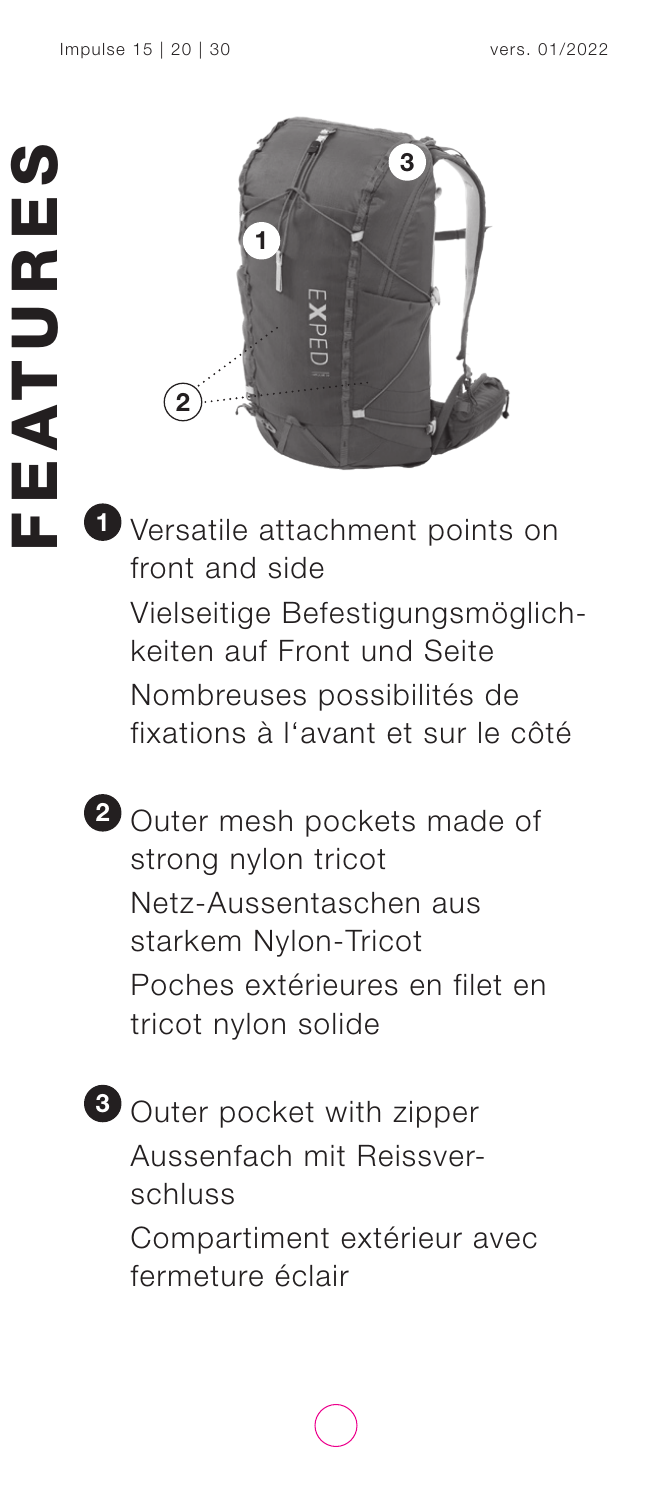





**1** Thermo-formed back panel Thermogeformtes Rückenpaneel Plaque dorsale thermoformée

2 15 I version: removable waist strap / 20 l and 30 l version: with padded, removable hip belt with 2 hip belt pockets

15 l Version: mit abnehmbarem Bandhüftgurt / 20 l und 30 l Version: mit gepolstertem, abnehmbarem Hüftgurt mit 2 Hüftgurttaschen

Version 15 l: avec ceinture de hanches amovible / Version 20 l / 30 l: avec ceinture de hanches rembourrée et amovible équipée de 2 poches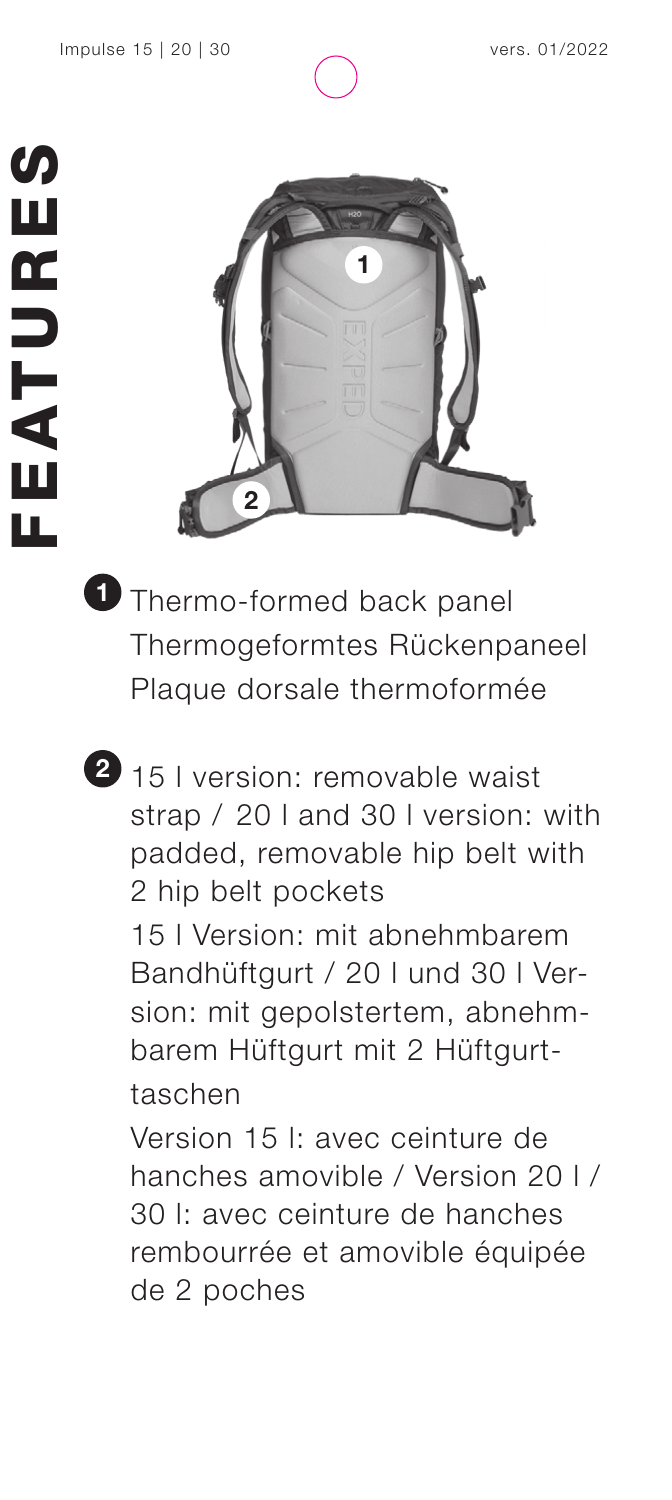**Main fabric** Recycled 210 D robic HD ripstop nylon carbonate PU, 1'500 mm water column, Oeko-Tex ® 100 certified, PFC-free **Liner fabric** Recycled 150 D poly ester, PU coated, 3'000 mm water column, PFC-free **Frame** Removable crosslinked PE foam board

### **DE**

**Hauptstoff** Rezykliertes 210 D Robic HD Ripstop Nylon Carbonate, PU beschichtet, 1'500 mm Wassersäule, Oeko-Tex ® 100 zertifiziert, PFC-frei **Innenfutter** Rezykliertes 150 D Polyester, PU beschichtet, 3'000 mm Wassersäule, PFC-frei **Tragesystem** Herausnehmbare Rückenplatte aus PE Schaumstoff

### **FR**

**Matériau principal** Nylon Robic HD Ripstop Carbonate 210 D recyclé, enduit PU, colonne d'eau: 1500 mm, certifié Oeko-Tex ® 100, sans PFC

**Doublure intérieure** Polyester 150 D recyclé, enduit PU, colonne d'eau: 3000 mm, sans PFC

**Système de transport** Plaque dor sale amovible en mousse PE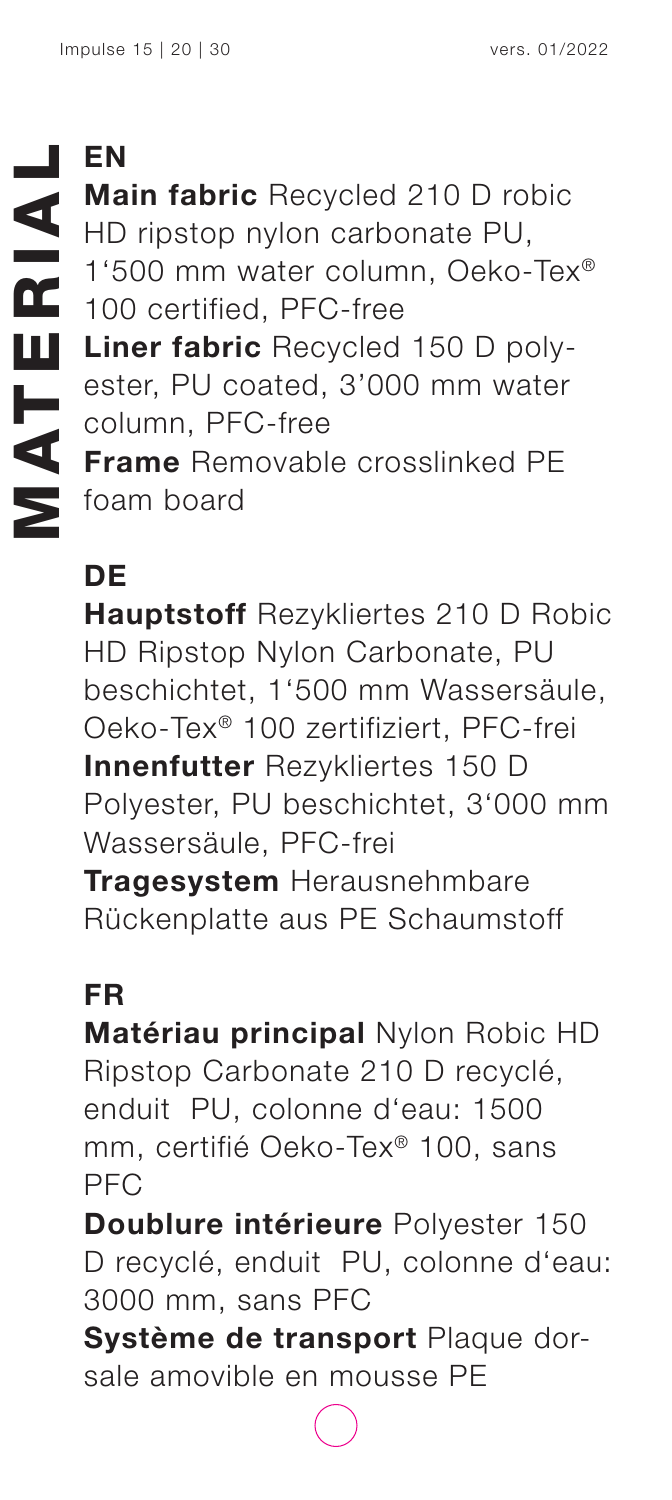# 100%

...climate neutral by 2024. This is a bold statement, but we're more than halfway there: 70% of our products are already climate neutral.

...klimaneutral bis 2024. Das sind grosse Ziele, aber wir sind auf bestem Weg: 70% unserer Produkte sind bereits klimaneutral.

... neutres sur le plan climatique d'ici à 2024. Il s'agit là d'objectifs ambitieux, mais nous sommes en bonne voie: 70% de nos produits sont déjà neutres du point de vue du climat. Superior Contract of 120 lses is 120 lses to 12022<br>
Superior Contract and the methal of 12022<br>
Superior Contract and Halfway there: 70% of our products<br>
are already climate neutral.<br>
Superiors are already climate neutral.<br>

# 97%

...of our products use Oekotex 100® or bluesign® certified fabrics, buckles and zippers.

...unserer Produkte verwenden Oekotex 100® oder bluesign® zertifizierte Stoffe, Schnallen und Reissverschlüsse.

...de nos produits sont fabriqués avec des tissus, des boucles et des fermetures éclair certifiés Oekotex 100® ou bluesign®.